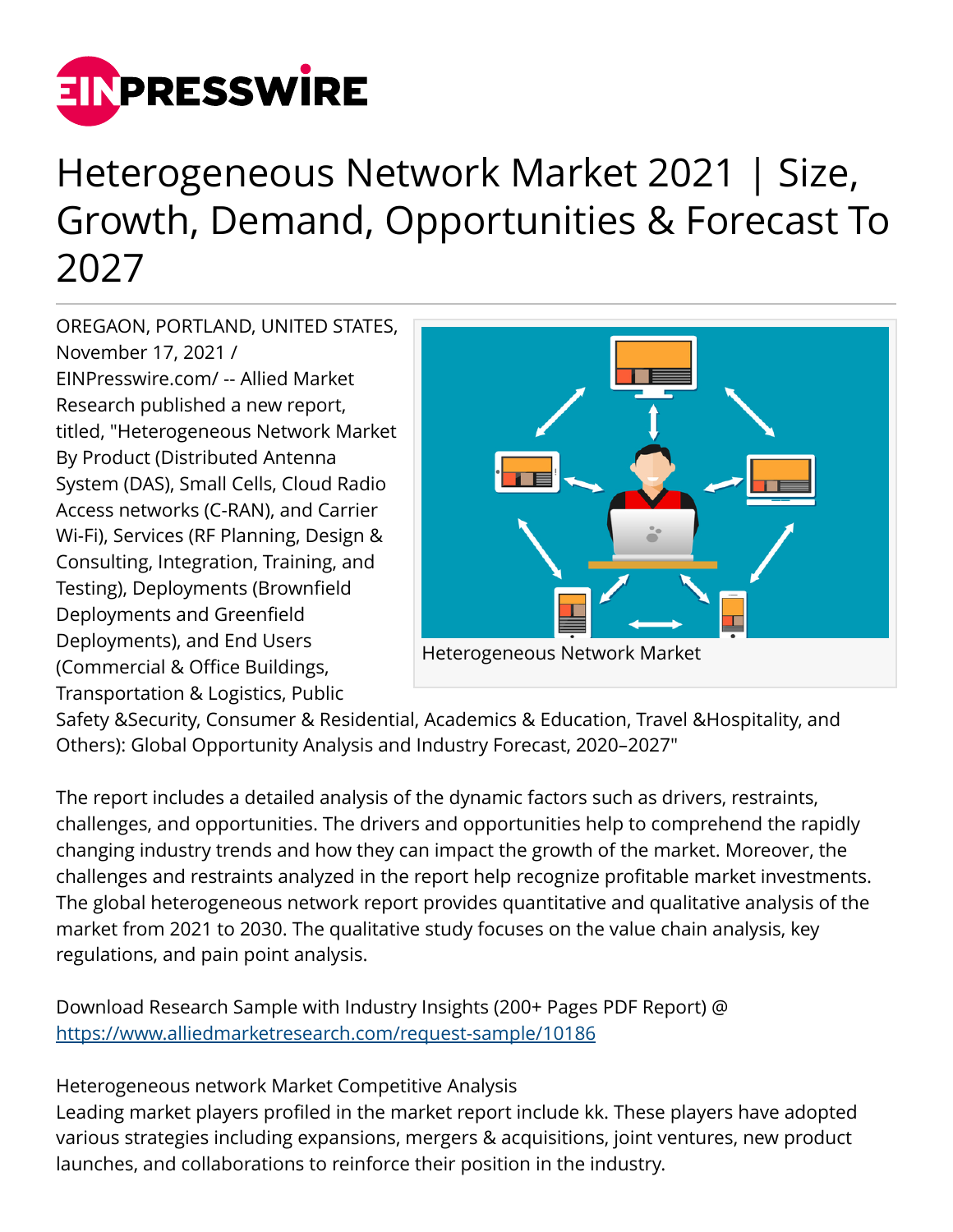Covid-19 Impact on the Global Heterogeneous network Market

Heterogeneous network market Research Report includes an outline of the industry based on major parameters including market size, sales, sales analysis and key drivers. The market size is expected to grow on a large scale during the forecast period (2021-2027). This report also offers the latest impacts of COVID-19 on the market. The outbreak of the pandemic has affected numerous aspects of life across the globe. This, in turn, has urged the markets to adopt new norms, trends, and strategies. Essentially, the research report intends to provide a view of initial and future assessments of the market.

Get detailed COVID-19 impact analysis on the Heterogeneous network Market @ <https://www.alliedmarketresearch.com/request-for-customization/10186?reqfor=covid>

Heterogeneous network Market Segmentation

## Product

- Distributed Antenna System (DAS)
- Small Cells
- Cloud Radio Access networks (C-RAN)
- Carrier Wi-Fi
- Services
- RF planning
- Design & Consulting
- Integration
- Training
- Testing

## Deployments

- Commercial & Office buildings
- transportation & logistics
- Public Safety & security
- Consumer & Residential

Our Report Provides

- Thorough inquiry of market assessments for all the segments
- •Detailed market examination from the viewpoint of the [frontrunners in the industry](https://www.alliedmarketresearch.com/purchase-enquiry/10186)
- • Tactical slants and approaches incorporated by new entrants
- Heterogeneous network market forecasts on regional base for the next few years
- • Competitive exploration of the present market trends
- • Profiling of companies along with their exclusive strategies

Heterogeneous network Market Regional Analysis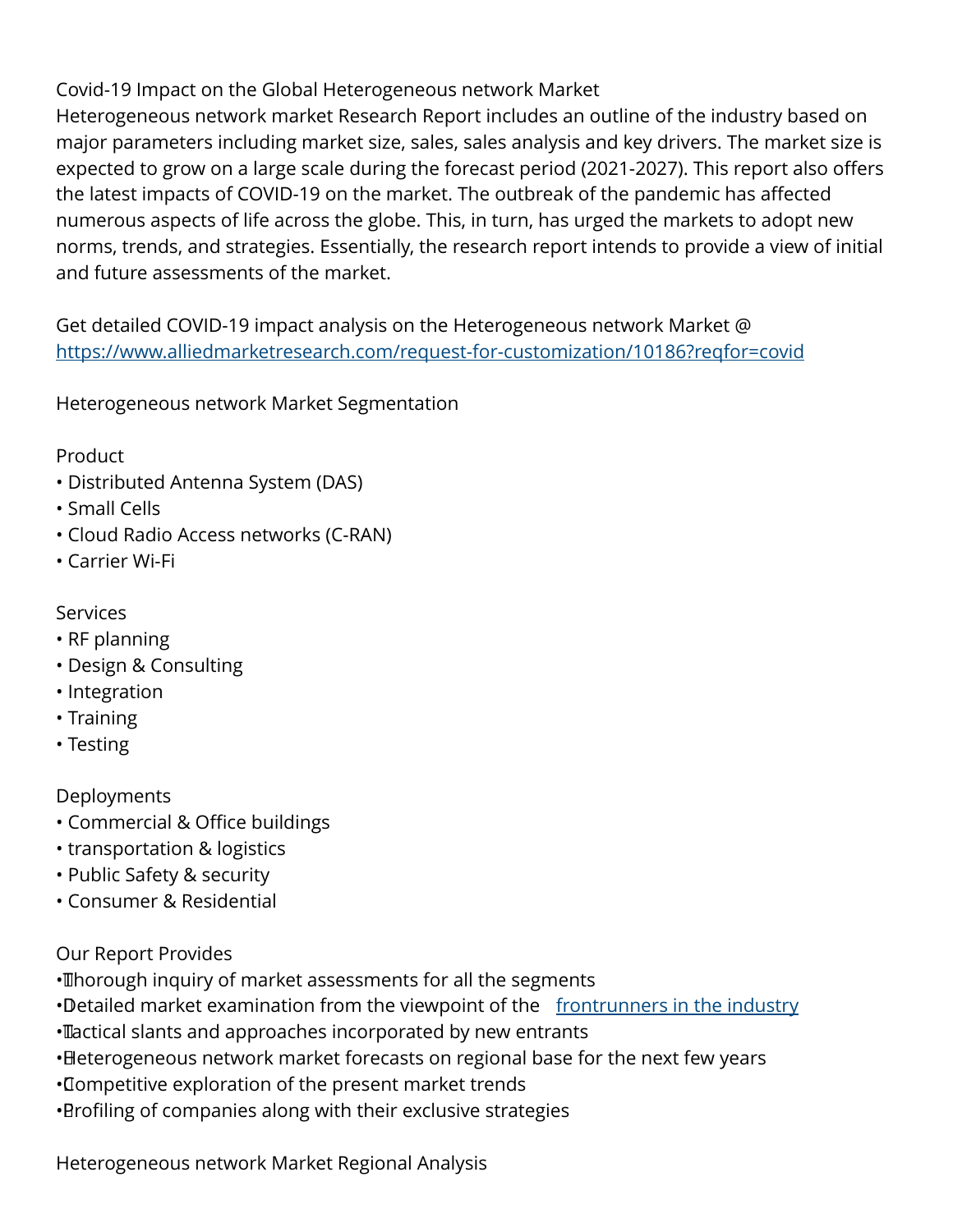The market is studied across different regions including North America (United States, Canada and Mexico), Europe (Germany, France, UK, Russia and Italy), Asia-Pacific (China, Japan, Korea, India and Southeast Asia), South America (Brazil, Argentina, and Colombia), Middle East and Africa (Saudi Arabia, UAE, Egypt, Nigeria and South Africa). The report includes competitive scenarios in the regions. These insights help the market players to improve strategies and create new opportunities to accomplish exceptional results.

Key Benefits For Stakeholders

• This study consists analytical representation of the present trends and forthcoming estimations of the heterogeneous network market to exhibit the imminent investment pockets. • The report offers overall potential to recognise the lucrative trends to achieve a stronger base in the heterogeneous network market.

• The heterogeneous network market analysis report provides statistics based on drivers, restrains, and opportunities along with a detailed impact analysis.

• The current market forecast is quantitatively examined from 2021 to 2027 to target the financial capability.

• Porter's five forces analysis demonstrates the strength of the consumers and suppliers in the industry.

Get Up to 25% Discount on Purchase: [https://www.alliedmarketresearch.com/purchase](https://www.alliedmarketresearch.com/purchase-enquiry/10186)[enquiry/10186](https://www.alliedmarketresearch.com/purchase-enquiry/10186)

Key Questions Answered in the Report

Q1. At what CAGR will the heterogeneous network market is anticipated to grow in between 2021 - 2027?

- Q2. What will be the revenue of Global industry by the end of 2027?
- Q3. How can I get sample report for heterogeneous network market?
- Q4. What are the driving factors of the global industry?
- Q5. Who are the leading players in heterogeneous network market?

## About Us

Allied Market Research (AMR) is a full-service market research and business-consulting wing of Allied Analytics LLP based in Portland, Oregon. Allied Market Research provides global enterprises as well as medium and small businesses with unmatched quality of "Market Research Reports" and "Business Intelligence Solutions." AMR has a targeted view to provide business insights and consulting to assist its clients to make strategic business decisions and achieve sustainable growth in their respective market domain.

Pawan Kumar, the CEO of Allied Market Research, is leading the organization toward providing high-quality data and insights. We are in professional corporate relations with various companies and this helps us in digging out market data that helps us generate accurate research data tables and confirms utmost accuracy in our market forecasting. Each and every data presented in the reports published by us is extracted through primary interviews with top officials from leading